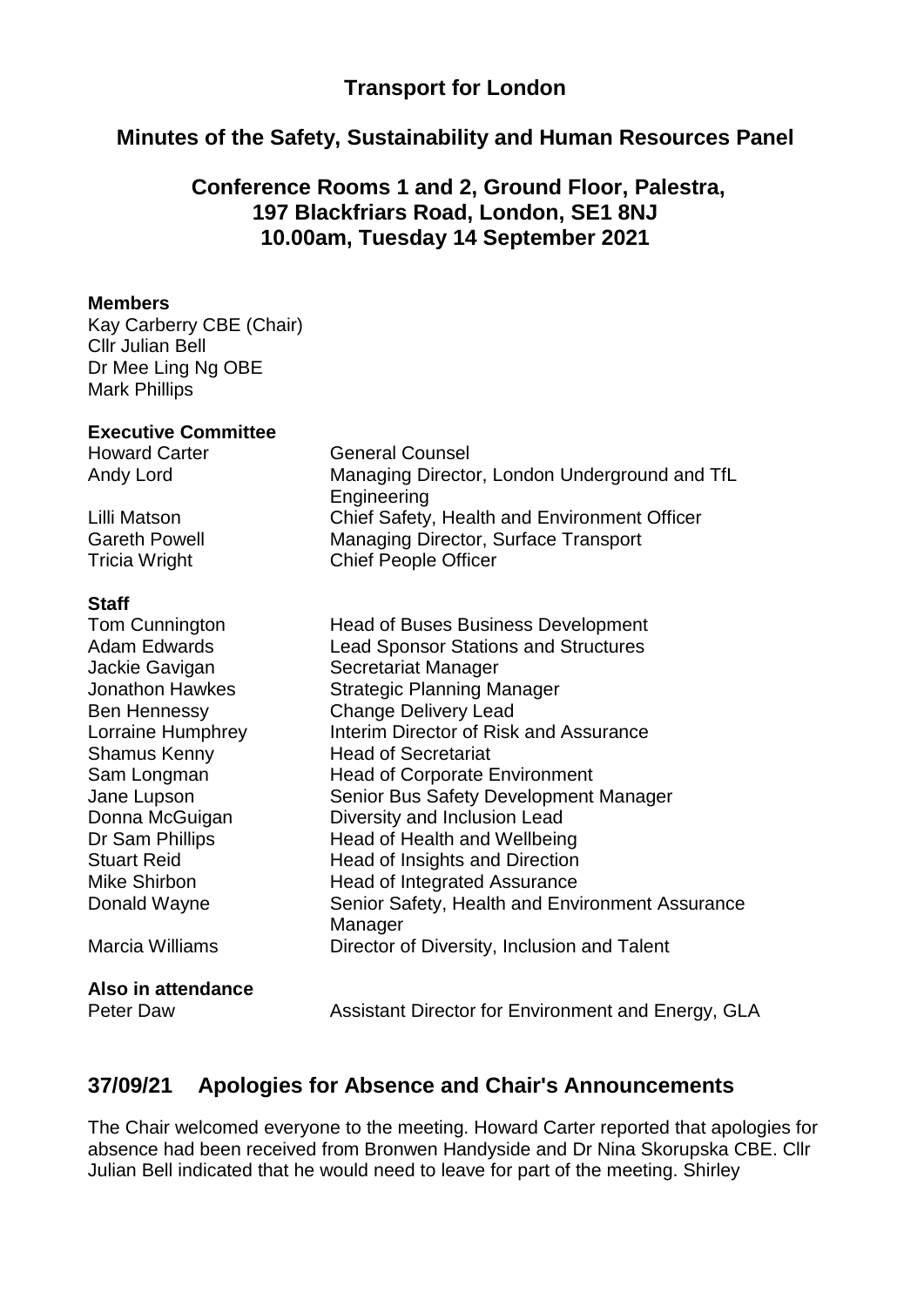Rodrigues, Deputy Mayor for Environment and Energy, was unable to attend the meeting and Peter Daw was attending in her place.

It was the first meeting of the Panel held in person since 12 February 2020 due to the coronavirus pandemic restrictions. Due to continued space restrictions, some staff were attending the meeting through Teams. The meeting was broadcast live on YouTube, except for the discussion of the information on Part 2 of the agenda, which was exempt from publication.

The Chair reminded those present that safety was paramount to TfL and encouraged Members to raise any safety issues during discussions on a relevant item or with TfL staff after the meeting. Members confirmed there were no other safety matters they wished to raise, other than those to be discussed on the agenda.

## **38/09/21 Declarations of Interests**

Howard Carter introduced the item. Members' declarations of interests, as published on tfl.gov.uk, were up to date and there were no additional interests that related specifically to items on the agenda.

For the purposes of transparency, Mark Phillips noted Item 6 on the agenda (Measuring and Improving Employee Health) in reference to work TfL was doing on employee health monitoring and management in connection with the Rail Safety and Standards Board, on which he was Chief Executive Officer.

## **39/09/21 Minutes of the Meeting of the Panel held on 30 June 2021**

**The minutes of the meeting of the Panel held on 30 June 2021 were approved as a correct record and signed by the Chair. The Chair had also signed the minutes of the previous meetings held since June 2020.**

## **40/09/21 Matters Arising and Actions List**

Howard Carter introduced the paper, which set out progress against actions agreed at previous meetings of the Panel.

On action 28/06/21(2) arising from the Human Resources Quarterly Report at the meeting on 30 June 2021, Andy Lord confirmed that ABM, London Underground's cleaning contractor, operated a specific recognition scheme for its employees, which had recognised 300 staff members during the coronavirus pandemic, including 50 staff specifically recognised for their work on TfL operations.

### **The Panel noted the actions list.**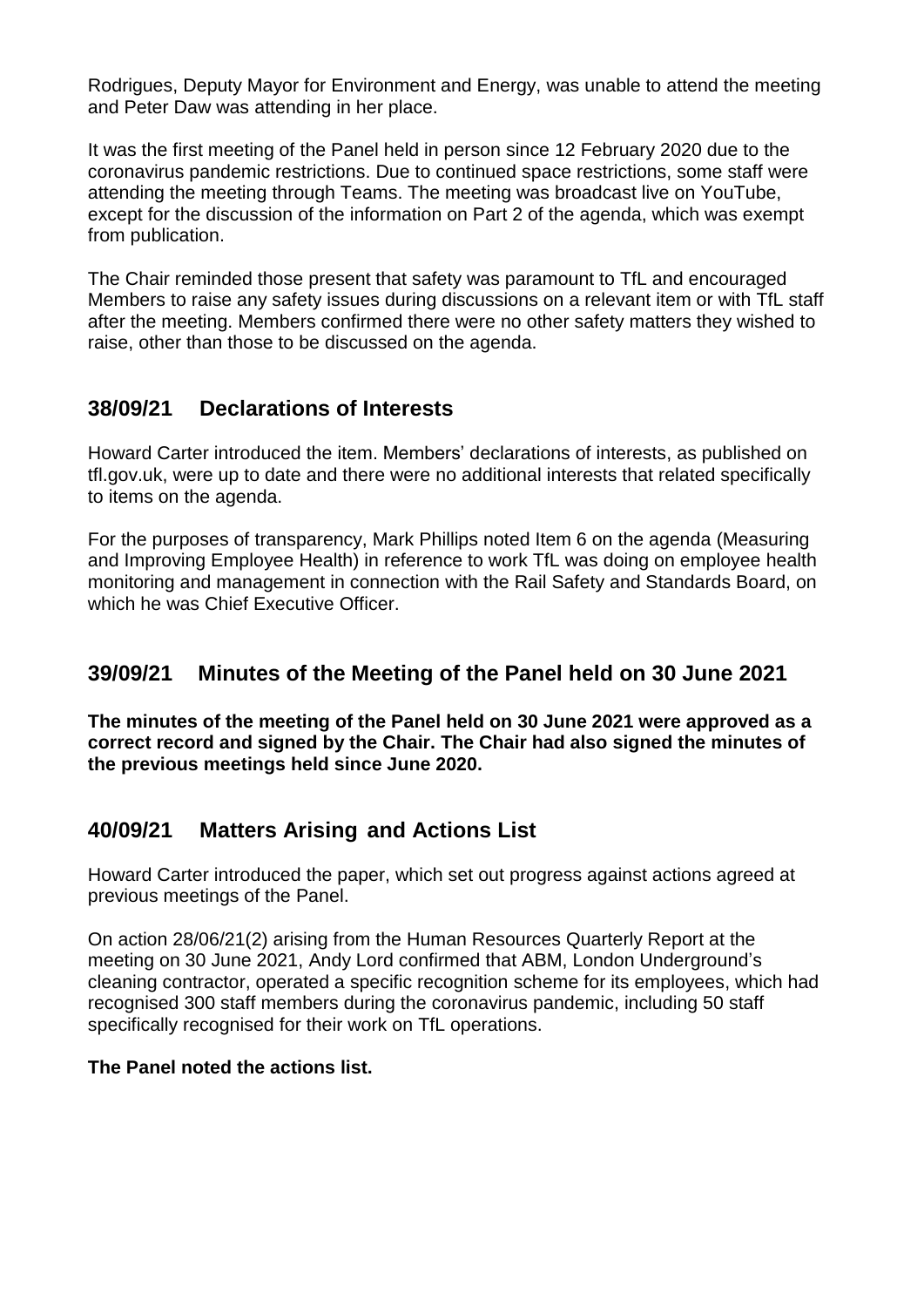# **41/09/21 Quarterly Safety, Health and Environment Report**

Lilli Matson, Gareth Powell and Andy Lord introduced the report, which provided an overview of safety, health and environmental performance for London Underground, TfL Rail, Surface Transport (including London Overground) and Crossrail for Quarter 1 2021/21 (1 April to 26 June 2021) and notable incidents outside the reporting period.

The road, bus and public transport workforce safety scorecard measures had been met. The public transport customer safety scorecard measure was not met, with slips, trips and falls as the main cause of customer injuries, and incidents on stairs and escalators remained high. TfL continued to focus efforts on reducing slips, trips and falls on the network, with innovative thinking and practice to make it safer, such as additional cleaning and UV lighting on handrails to encourage use. Customer intoxication had caused a spike in incidents on London Underground as lockdown eased, particularly at the weekends at the largest stations. Significant work was done to raise awareness through passenger announcements and messaging and more details would be brought back to a future meeting of the Panel, including any available information on whether wearing face coverings was a factor in slips, trips and falls incidents.

### **[Action: Lilli Matson]**

Incidents of violence and aggression towards staff had increased but the strategy to address this was having an effect. Highly trained transport safety officers had been deployed to intervene and protect frontline staff on the network. There were a number of prosecutions and body-worn cameras were rolled out to assist in the identification of offenders. Known hotspots on buses were being addressed with high levels of patrols.

Lower than normal passenger numbers and on street activity continued as tighter Government restrictions remained in place due to the coronavirus pandemic. Across the public transport network, there were no accidental customer or workforce deaths, however serious injuries had increased to a total greater than any quarter throughout 2020/21. Fifteen people were killed and early estimates indicated 849 people were seriously injured on London's streets in Quarter 1. More people cycling were killed or seriously injured compared to other transport modes, followed by powered two-wheeler drivers and then people walking. However, the risk of being killed or seriously injured per journey was falling for people cycling, which reflected a significant increase in the number of people cycling, and a change in where, when and why people were cycling.

Outside of Quarter 1, two notable road safety incidents occurred; the death of a person cycling at Holborn gyratory involving an HGV and a collision between two buses at Victoria bus station which resulted in two serious injuries and a fatal injury. A full investigation was underway in which TfL was fully involved.

The Safer Junctions programme looked at road risk by area and length and prioritised interventions and available funding on that basis, to improve safety at the highest priority locations. The Direct Vision Standard introduced systemic change to reduce the risk of HGVs themselves but did not eliminate the risks entirely. The Safe Systems approach included driver behaviour and enforcement and the Vision Zero Action Plan addressed all aspects to drive out risk. Any conclusions and lessons learnt from the Holborn cycling incident that modified the safety approach would be fed into the Action Plan.

TfL's rental e-scooter trial was well-monitored and included data on the low levels of accidents, all of which were followed up. Users were required to undergo safety training, hold a provisional driving licence and adhere to speed limits. Information gathered from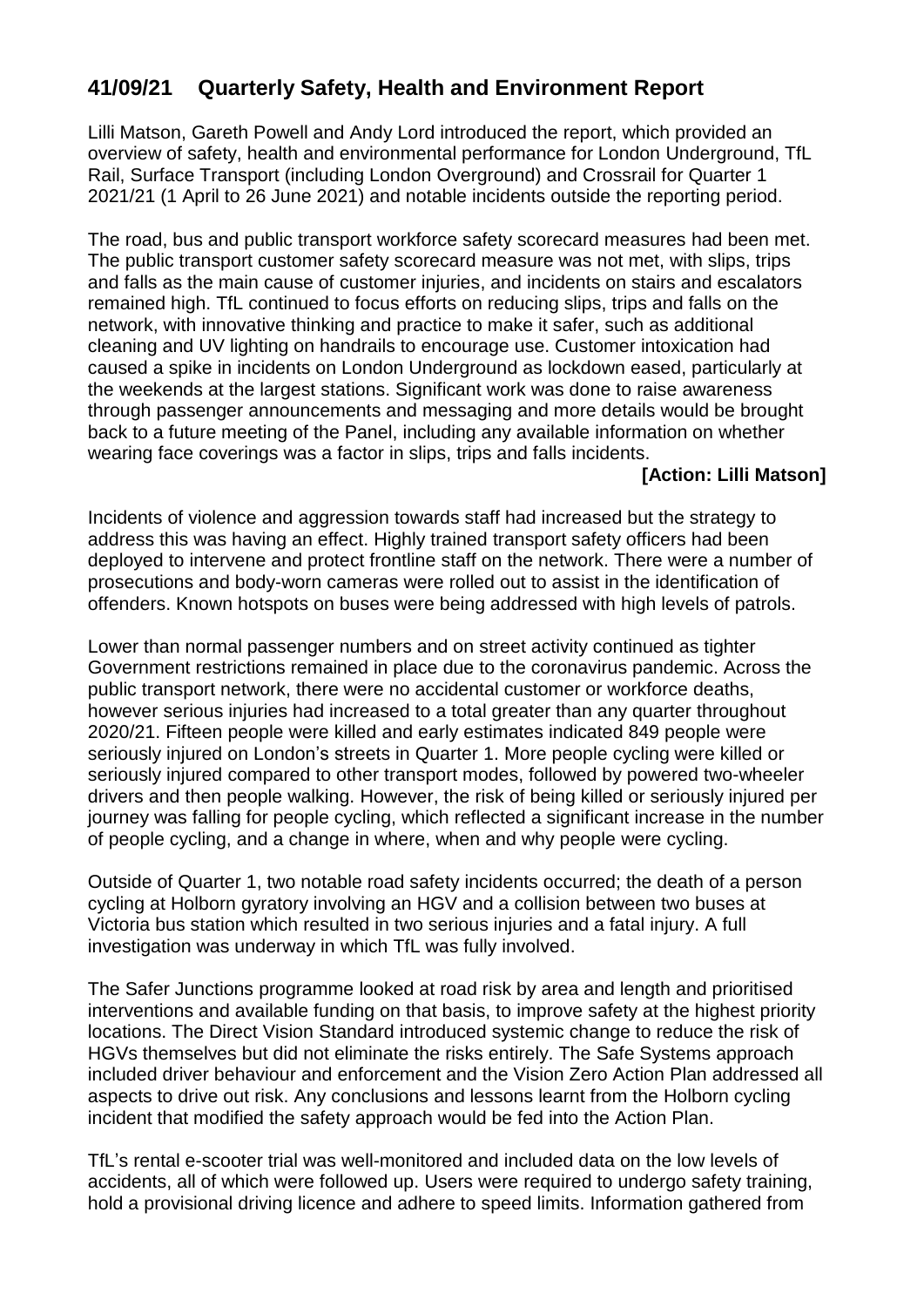the trial would inform understanding of how e-scooters could be accommodated on London's roads safely. Safety performance data on incidents from the use of illegal scooters provided by the Metropolitan Police was difficult to extract as it fell under the 'Other vehicle' category. An update on how the e-scooter trial was progressing would be brought back to the Panel and more information would be included in future reports.  **[Action: Lilli Matson/Gareth Powell]**

TfL operated multi-transport modal risk models covering the approach to securing safety performance now and how to target future investment and activity to reduce new risks and look at emerging new trends.The Panel asked for a better understanding of how the corporate safety risk model was developing, how demand was changing risk exposure, scenario risk planning and behaviour changes. A more strategic overview would be brought back to the Panel. *CONDER CONDER (SACTION: LIIII Matson]* 

As ridership continued to return, TfL was focussing on ensuring a safe return to the network, including refreshing the Vision Zero Action Plan and reinforcing the message around using the roads safely.

The final report had been received from the Rail Accident Investigation Branch into the death of a person at Waterloo station in May 2020 who was fatality injured on the interface between the train and the platform and TfL was fully acting on all the recommendations in the report.

At the time of the meeting, 95 people who worked on the transport network had tragically lost their lives to Covid-19 since the start of the pandemic. Covid-19 remained the top cause of short-term absences in Quarter 1 but fell from the first to third most common cause of long-term absence when compared to the previous quarter. Absences related to mental health and musculoskeletal issues were the most significant causes of long-term absences and remained the focus of TfL's preventative measures.

Wearing of face coverings, except for those who are exempt, was a condition of carriage on the network and enforcement and messaging to customers continued to encourage high compliance. The vaccine clinics and operation of testing facilities continued to be rolled out to staff and contractors to help intercept the virus and ensure they could work safely.

Following recent episodes of heavy rain and severe flooding, TfL was looking at the resilience of its assets and any lessons learnt to feed into its management plan for climate change. Huge efforts were being made into readiness for the expansion of the Ultra Low Emission Zone scheme on 25 October 2021 which would improve air quality in London.

TfL's electricity consumption in Quarter 1 reflected the near normal operation of services and included the reopening of the Waterloo & City line for the first time since March 2020. Consumption was 31 per cent higher compared to the same quarter last year due to reduced service levels as a result of the pandemic. Carbon emissions were only 21 per cent higher, partly offset by grid decarbonisation.

### **The Panel noted the report.**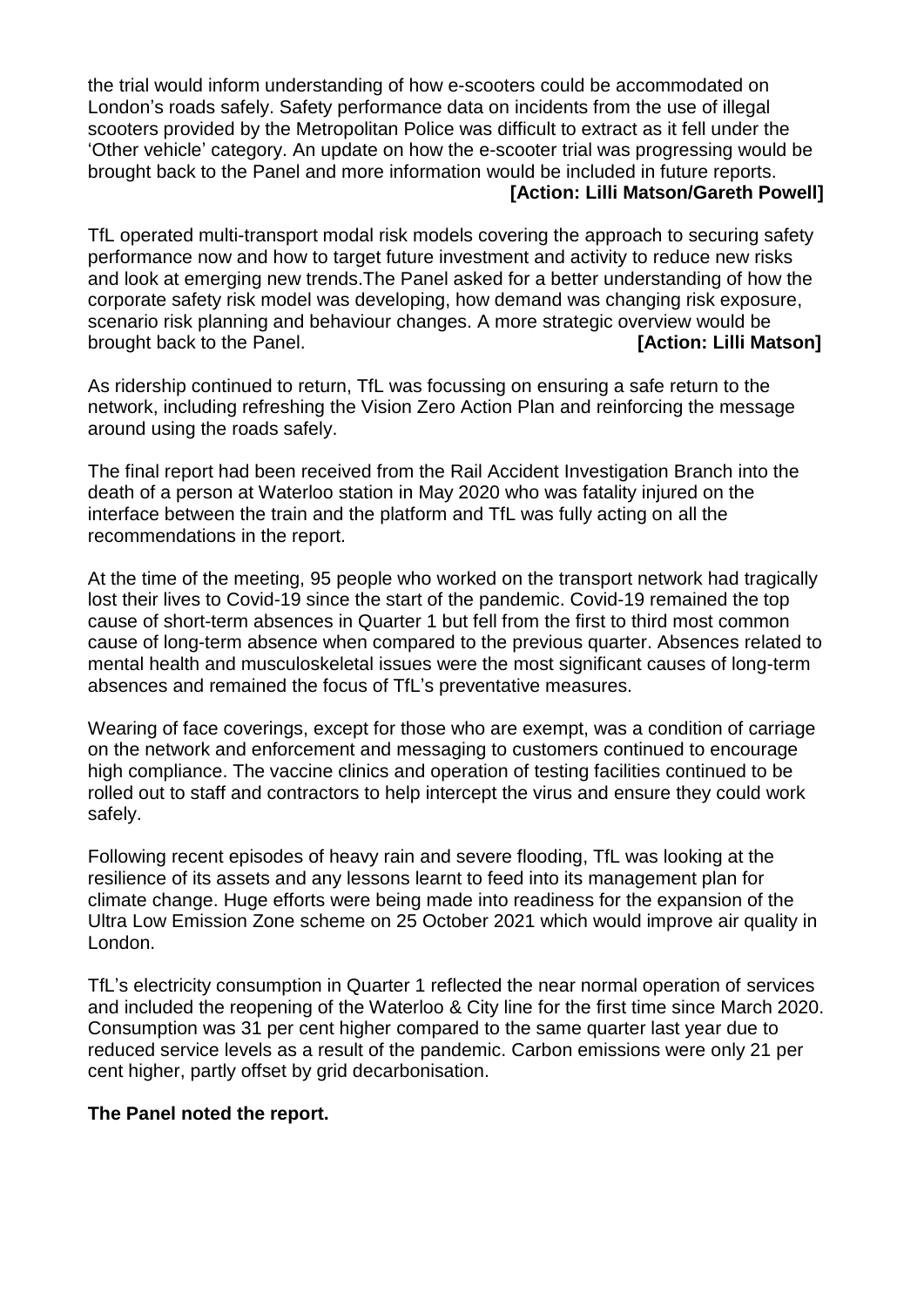# **42/09/21 Measuring and Improving Employee Health**

Lilli Matson, Dr Sam Phillips and Jane Lupson introduced the paper, which provided an update on the progress of a health and wellbeing programme for London bus drivers, as well as steps that TfL was undertaking to improve and support the health of its own employees.

The pandemic highlighted the impact preventable underlying conditions such as diabetes, hypertension and obesity could have by increasing the risk of poor outcomes amongst those suffering with Covid-19. Social inequalities also affected outcomes and impacted on general health and wellbeing. Improved health and wellbeing benefitted not only individual employees but also the organisation, resulting in improved attendance, engagement and productivity.

There were several elements to ensuring that any health and wellbeing initiatives brought benefits to employees, such as ensuring initiatives were data driven and evidence based. Any interventions would be rigorously evaluated to determine their benefit and benchmarked both internally and externally.

TfL was undertaking various initiatives to improve and support employee health, including proactive health promotion through trained Health and Wellbeing champions and reactive support through the Employee Assistance and Occupational Health programmes. For harder to reach operational employees, the Employer Health Innovation Fund grant would enable TfL to understand and help overcome the barriers to accessing existing health and wellbeing tools over the next 18 months. Mobile buses would be placed at different sites offering health assessments and GP referrals if needed. A physical and mental health programme for staff at Acton Depot would be developed based on survey study results and evaluated after 12 months. The Health and Wellbeing Steering Group was prioritising leadership commitment, improved communications, and support and training for line managers to determine the milestones, deliverables and measures.

Progress made on the development of a health and wellbeing programme for London bus drivers included the introduction of self-asssessment health kiosks at each of the operators to gather data across the whole of the network. The Employer Health Innovation Fund grant would enable TfL to research and pilot the best way to deliver bus driver health and wellbeing assessments in the longer term. Nine bids from bus operators for the Fatigue and Wellbeing Innovation Challenge would be taken forward. Funding awards would be announced shortly with trials due to start in autumn 2021.

TfL valued employee health and wellbeing and had much already in place to support employees. However, there was more that could be done and improved reporting on health data was key. TfL worked closely with its contractors to consider how it could influence the health and wellbeing of their staff, either through contractual obligations and/or as an exemplar of employee best practice. The work TfL was undertaking with the bus operators to improve health among bus drivers was an example of its commitment to support contractors.

Progress would be reported back to the Panel in six months time, including more detail on milestones and measurements used to assess staff awareness and the impact of the initiatives. **[Action: Lilli Matson]**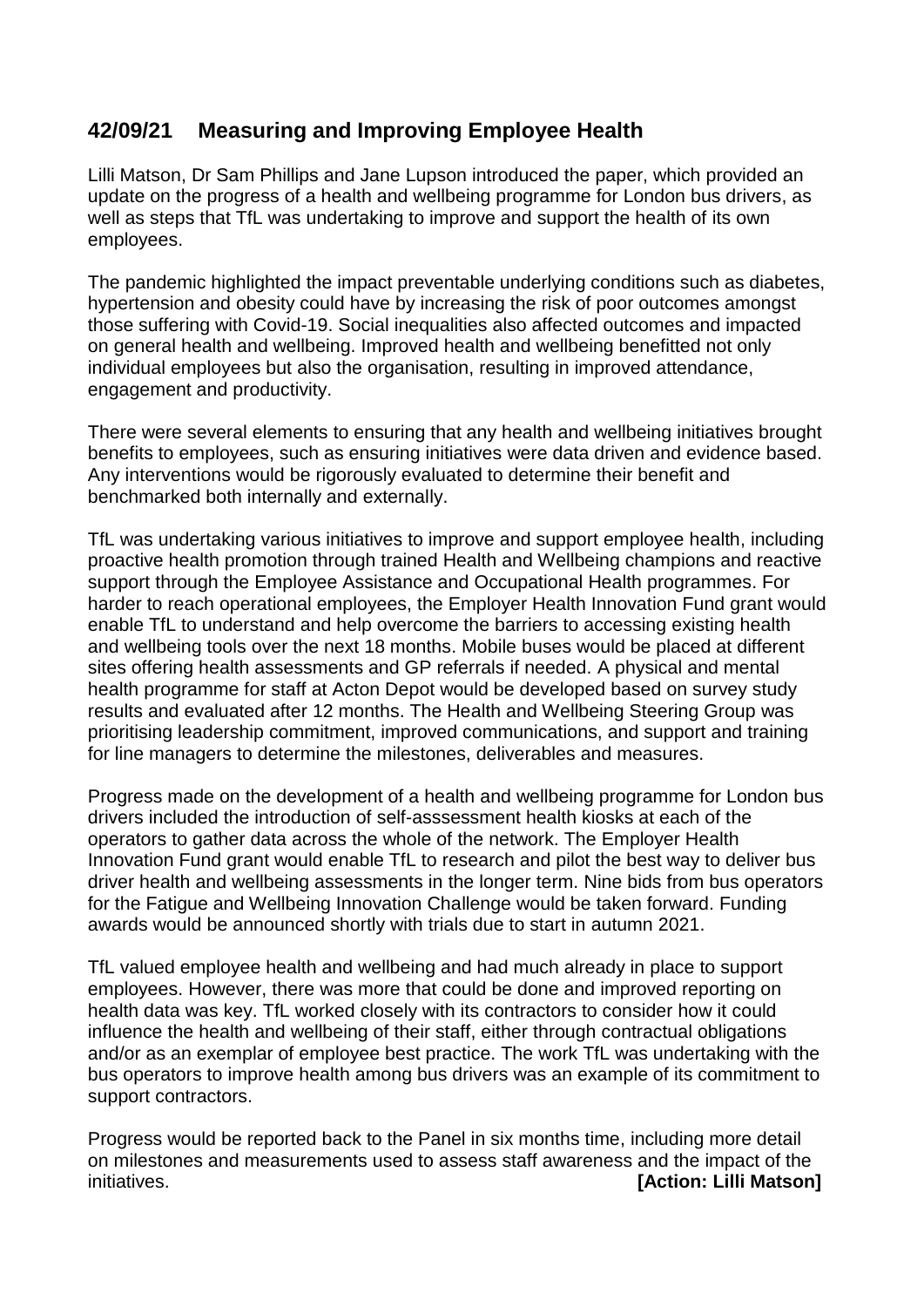### **The Panel noted the paper.**

## **43/09/21 Bus Driver Welfare**

Gareth Powell and Adam Edwards introduced the paper, which provided an update on workstreams in progress to improve bus driver welfare, including the provision of toilets and bus driver welfare facilities such as mess rooms.

Providing good bus driver facilities aligned with the Mayor's Transport Strategy by ensuring that the bus network was operationally efficient and reliable and therefore met customer expectations. TfL was committed to ensuring that drivers had access to toilets and welfare facilities to carry out their crucial role. The pandemic had impacted the availability and capacity of existing driver welfare facilities and TfL had rapidly responded to address this by providing temporary toilets and expediting plans to provide more mess room capacity to allow social distancing.

TfL continued to engage with bus drivers, operators and Unite to ensure that, as bus routes changed, they were assigned the correct priority within the programme and new toilet facilities were delivered on the highest priority routes. Opportunities for developers to provide facilities for bus drivers would continue to be identified as part of Section 106 planning contributions and other negotiated agreements. TfL continued to identify driver relief facilities in need of renewal and progress projects to ensure facilities met the needs of drivers.

### **The Panel noted the paper.**

## **44/09/21 Bus Safety Programme and Driver Health and Wellbeing**

Gareth Powell and Jane Lupson introduced the paper, which provided an update on the progress of the Bus Safety Programme as well as the emerging work on Driver Health and Wellbeing, in response to the longer-term recommendations made by University College London's Institute of Healthy Equity report into driver deaths as a result of Covid-19.

The number of people killed or seriously injured in or by a bus fell by 38 per cent to 132 people between 2019 and 2020, which was the lowest number on record. While this reduction had exceeded the 2022 target, there was still more to do to ensure reductions continued in those killed and seriously injured in the move out of the pandemic.

The retrofit roll-out of Intelligent Speed Assistance technology began in July 2021 and the programme was expected to deliver 1,200 buses in the first tranche. Future tranches would be subject to the next Government funding settlement.

The safety training programme for London bus drivers commenced in May 2019 but delivery had been severely impacted by the pandemic, with suspensions of all classroombased training during lockdowns and time taken to ensure Covid-19 safe training environments. TfL was working with operators to establish a revised end date for the training with an intended target of all drivers receiving training by March 2022.

The next round of bus driver training would focus on diversity and inclusion and an update would be brought back to the Panel, including further information on improving bus safety for more vulnerable customers. **[Action: Garth Powell]**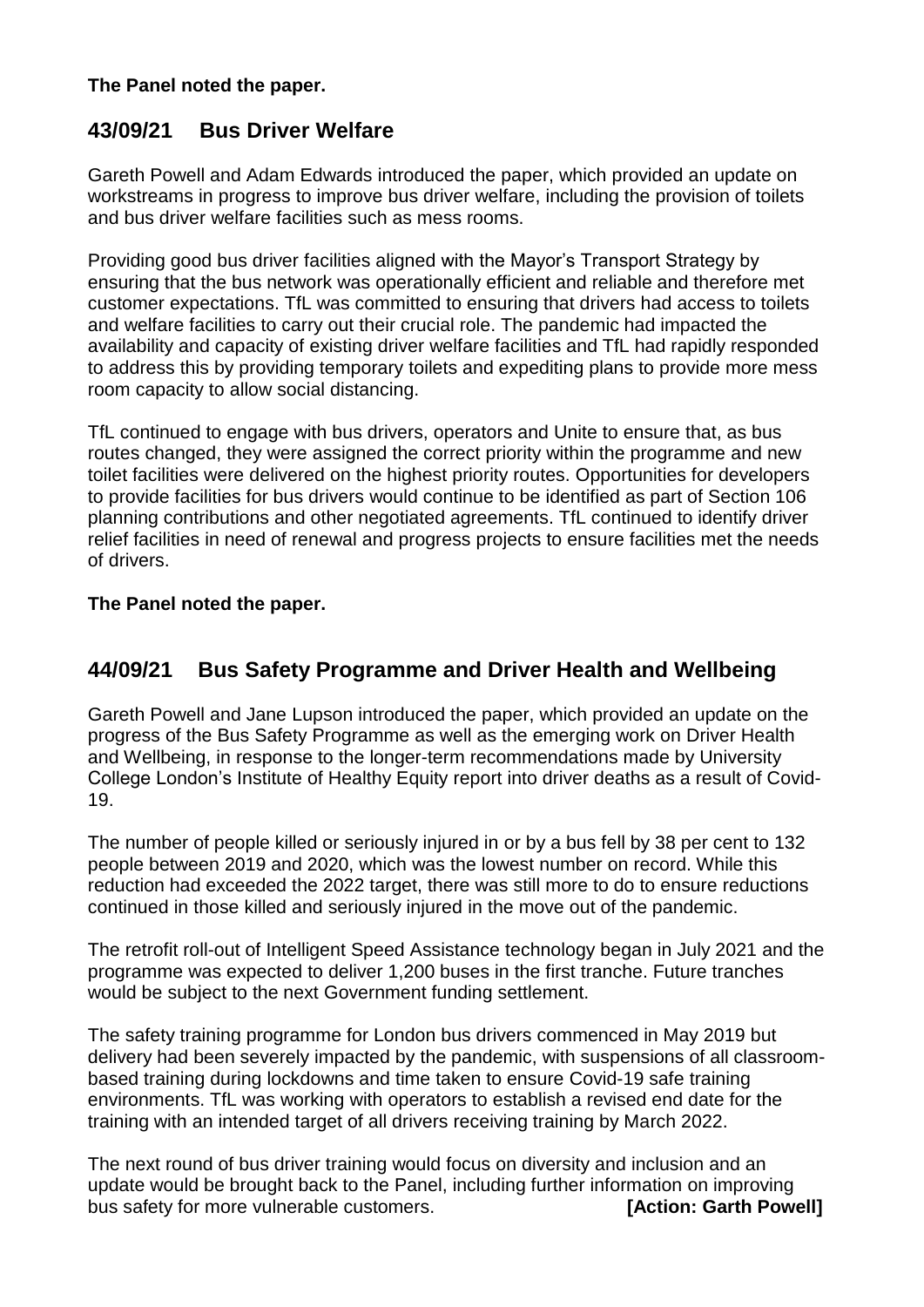More frequent voluntary health assessments for drivers were being introduced in the form of self-assessment kiosks to help detect health conditions, such as hypertension, diabetes and heart disease at an earlier stage. The kiosks would signpost drivers to additional support available from their operator, Employee Assistance Programmes and other external resources. This enabled bus operators to assist drivers in getting the help they needed and built on the open culture work of the fatigue management programme.

### **The Panel noted the paper.**

# **45/09/21 Vision Zero Action Plan Update**

Lilli Matson and Stuart Reid introduced the paper, which set out the intention to publish an update to the 2018 Vision Zero Action Plan, as well as an overview of the purpose and content of the document.

The Mayor's commitment to Vision Zero and the elimination of deaths and serious injuries from the road network included interim targets to reduce deaths and serious injuries by 65 per cent by 2022, 70 per cent by 2030 and for all deaths and serious injuries from road collisions to be eliminated from London's streets by 2041. The 2018 Vision Zero Action Plan outlined the Safe Systems framework TfL had adopted to work towards those goals and a progress report was planned; to take stock of the considerable amount of progress delivered; to refocus attention on Vision Zero as London emerged from the pandemic; and to share new insights that had emerged. Actions set out in the 2018 Action Plan would be incorporated into the refresh document and delivery status would be reported back.

The progress report would consider: the vision for London and application of the Safe Systems framework; progress in the last three years and emerging road safety trends; what London had delivered and new actions yet to be delivered under the five Safe System pillars of safe speeds, safe streets, safe vehicles, safe behaviours, and postcollisioin response and victim support.

The final draft of the Vision Zero Action Plan would be shared with the Panel prior to publication.

### **The Panel noted the paper.**

# **46/09/21 TfL Sustainability Report and Corporate Environment Plan**

Lilli Matson and Sam Longman introduced the paper, which contained an overview of the purpose and content of the Sustainability Report alongside, and supported by, a Corporate Environment Plan for the first time in 2021, and outlined TfL's approach to sustainability and environment to customers, staff and suppliers.

The Sustainability Report was a wide-ranging report that aimed to capture the social, economic and environmental benefit TfL delivered and to track progress. It provided an account of work to date and included key metrics to measure performance. Progress and performance against metrics and plans for improvement would be reported annually to the Panel.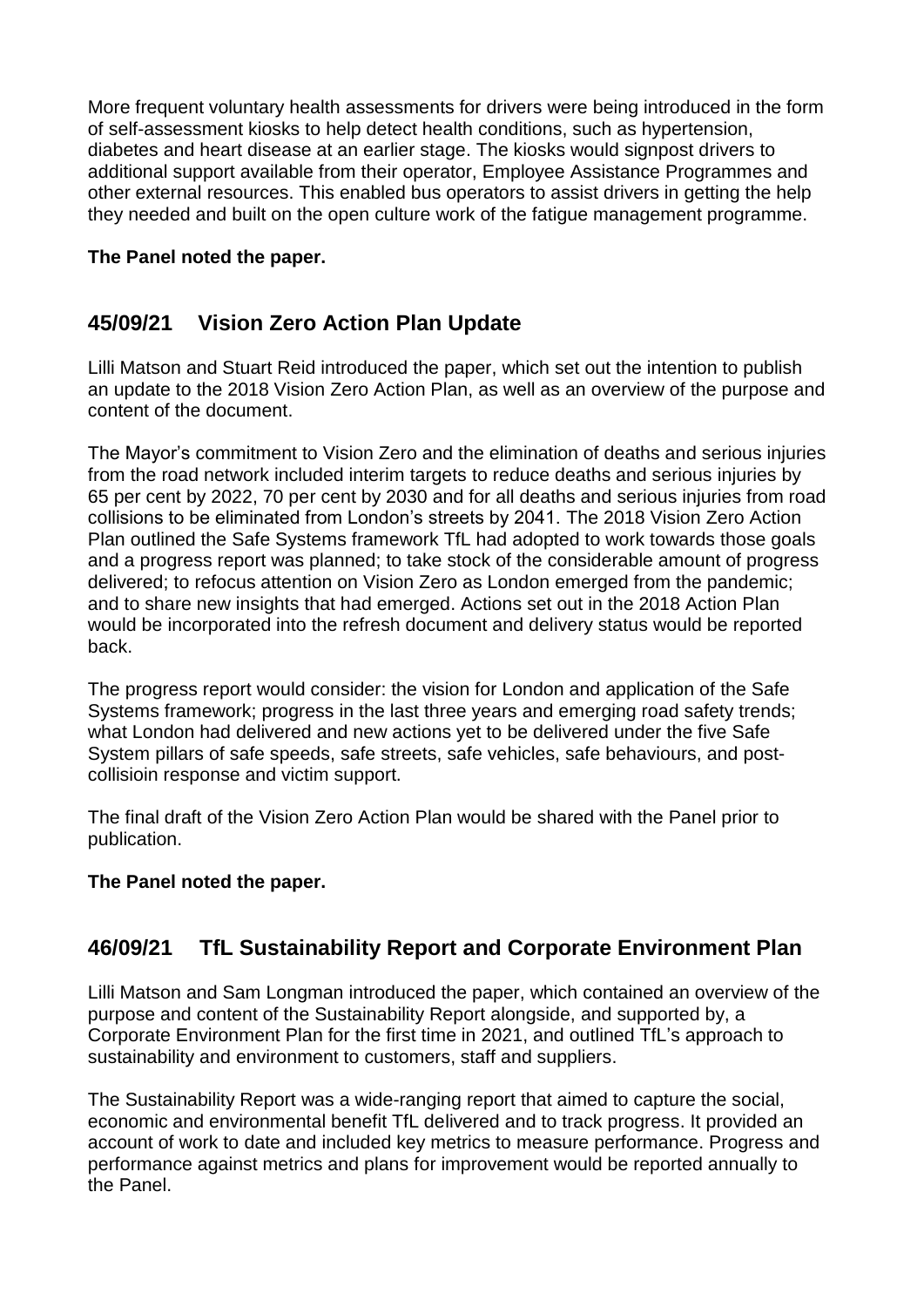The Corporate Environment Plan set out TfL's future approach to improving its organisational performance. It was a forward-looking plan with a focus on the environment strand of sustainability, providing more detail on its ambition, targets and plans. Its central aim was transition to zero-carbon London with five key themes of air quality, sustainable resources, best environmental practices, green infrastructure and climate emergency. Progress on the delivery of the Plan's objectives would be reported quarterly to the Panel and annually through the TfL Safety, Health and Environment report and future Sustainability Reports.

The focus was on the different activities, wide range of services, large workforce and vast supply chain that TfL as a large organisation undertook. The documents were intended to help improve environmental and sustainability performance, engage staff and stakeholders, attract and retain talent, support efforts to secure investment and build and strengthen partnerships.

The final drafts of the Sustainability Report and the Corporate Environment Plan would be shared with the Panel prior to publication.

### **The Panel noted the paper.**

### **47/09/21 Human Resources Quarterly Report**

Tricia Wright introduced the paper, which provided an update on key Human Resources (HR) led activities and performance for the period July - September 2021.

Updates included people performance against TfL scorecard measures and further details on TfL's ongoing response to the coronavirus pandemic, including the move toward office re-occupation and transition to a hybrid way of working. It also included updates on activity delivered across the HR function aligning to three of TfL's top People Priorities: a more inclusive and diverse organisation; an engaged, motivated and healthy workforce; and the right people, skills and capacity to deliver the Business Plan.

The first key indicator of progress against the people scorecard measures would be the results of the annual Viewpoint staff survey which would be launched at the end of September 2021, following which an informal briefing would be provided for Members.  **[Action: Tricia Wright/Secretariat]**

The recently finalised refreshed equality objectives would be communicated across the organisation and delivery teams would be accountable for the individual initiatives to develop delivery plans. The objectives would form a foundation to the ongoing development of TfL's future focused diversity and inclusion strategy, Action on Inclusion, scheduled to be published in January 2022.

Marcia Williams had been appointed as the new Director of Diversity, Inclusion and Talent and was welcomed by the Panel. The new Director would be responsible for the diversity and inclusion strategy, principles and practices being delivered across the respective businesses, acknowledging the differing needs and business plans in each area. She was also responsible for implementing a TfL-wide talent strategy, organisational development and talent acquisition and creating a diverse workforce with a culture of high performance to meet current and future needs.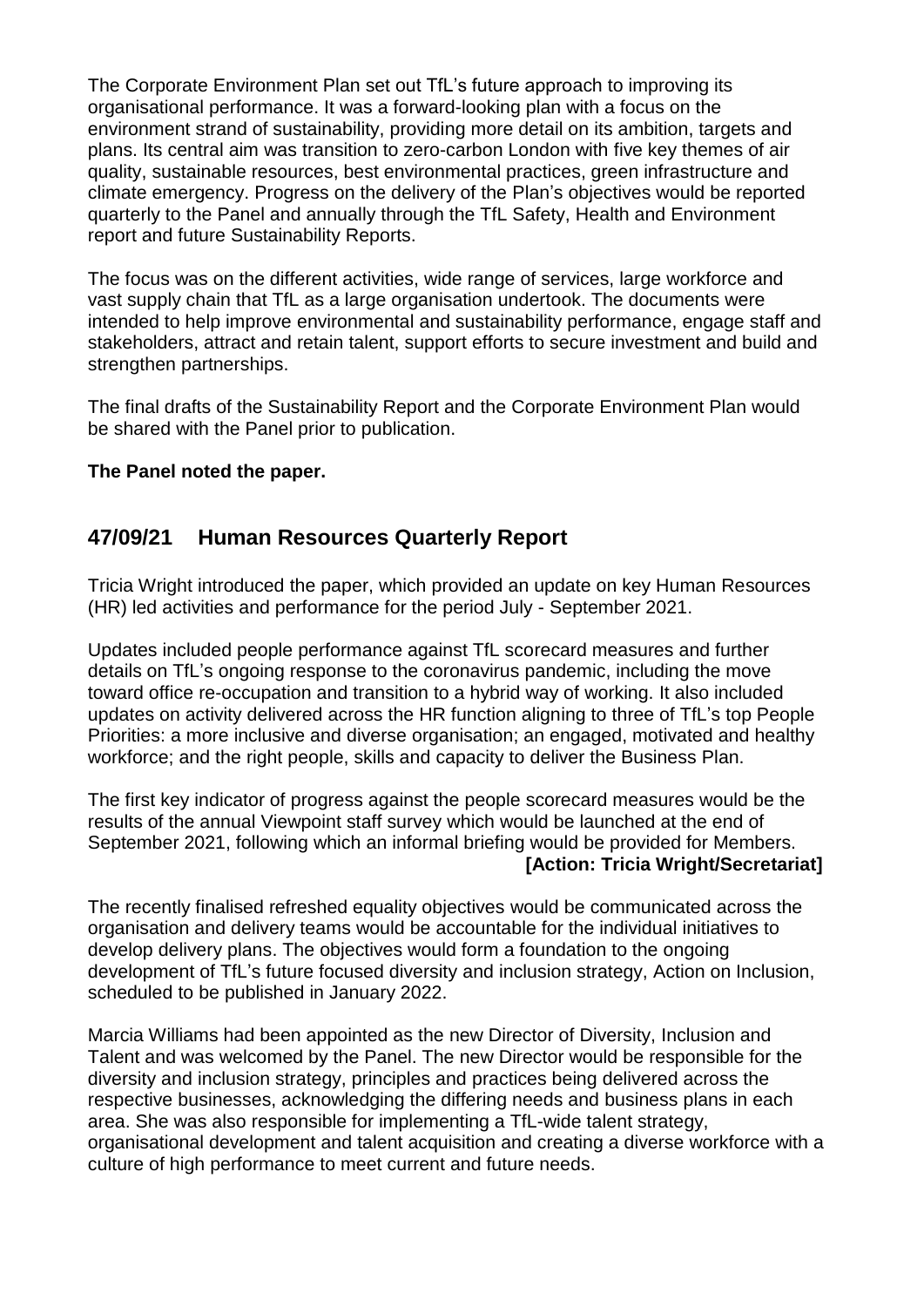The latest group of 46 graduates and 64 apprentices were undertaking their induction this week, with a further 58 apprentices joining in January 2022. Fifteen students from 'Steps in to Work' celebrated completing their year end employability programme at an event in July 2021 and the students would be supported into employment over the coming year. A number had secured apprenticeships and some had entered further education.

TfL was experiencing an increase in staff turnover with a number of leavers attracted to other organisations for significantly more salary, particularly at senior levels, and it was struggling to recruit into a number of areas. The organisation was looking at ways to stall and mitigate this, particularly for diverse talent, and the issue was also being considered by the Remuneration Committee.

### **The Panel noted the report.**

## **48/09/21 Diversity and Inclusion Update**

Marcia Williams intoduced the paper, which provided an overview of the work delivered and planned to help ensure TfL's workforce was more reflective of London and would create and embed a fairer and more inclusive culture where colleagues at all levels felt engaged and supported to be their authentic selves.

TfL was committed to delivering on equality and fairness in its recovery from the pandemic. London's diversity was one of its greatest assets and TfL was working to make its workforce better represent the city it served, especially at senior levels. The environment it was operating in was uncertain and this was having an impact on the ability to attract and retain leaders.

In response to recent societal events relating to inequality and injustice, , TfL had acted by offering many Director led 'listening sessions' across the organisation which were well received. TfL recognised that there was more work to be done to ensure the consistent provision of the supportive and inclusive environment to which it was committed.

TfL was taking action to address diversity within the organisation, from building diverse pipelines for future leaders to supporting those ready for a leadership role. This year it was launching its Action on Inclusion strategy to ensure a continued relentless pursuit of inclusive leadership, cultures, behaviours and ways of working across the organisation. Colleagues were working to define TfL's Vision and Values and set out future direction. It was measuring success on how included colleagues felt with a new TfL Scorecard, addressing issues around race equality and challenging itself to do better by translating the Anti-Racism Leadership Charter into concrete actions to support colleagues.

Next steps also included: identifying pan-TfL diversity and inclusion priorities with the aim of collating common themes and issues at a TfL level and producing an Action Plan to address the findings; developing and delivering a Disability Roadmap; reviewing SafeLine and enhancing support mechanisms for colleagues to report issues of bullying and harassment and or/discrimination; and designing and implementing a new 12-week preemployment intervention that incorporated traineeships and a deliverable model for those over 25 with barriers into the workplace.

### **The Panel noted the paper.**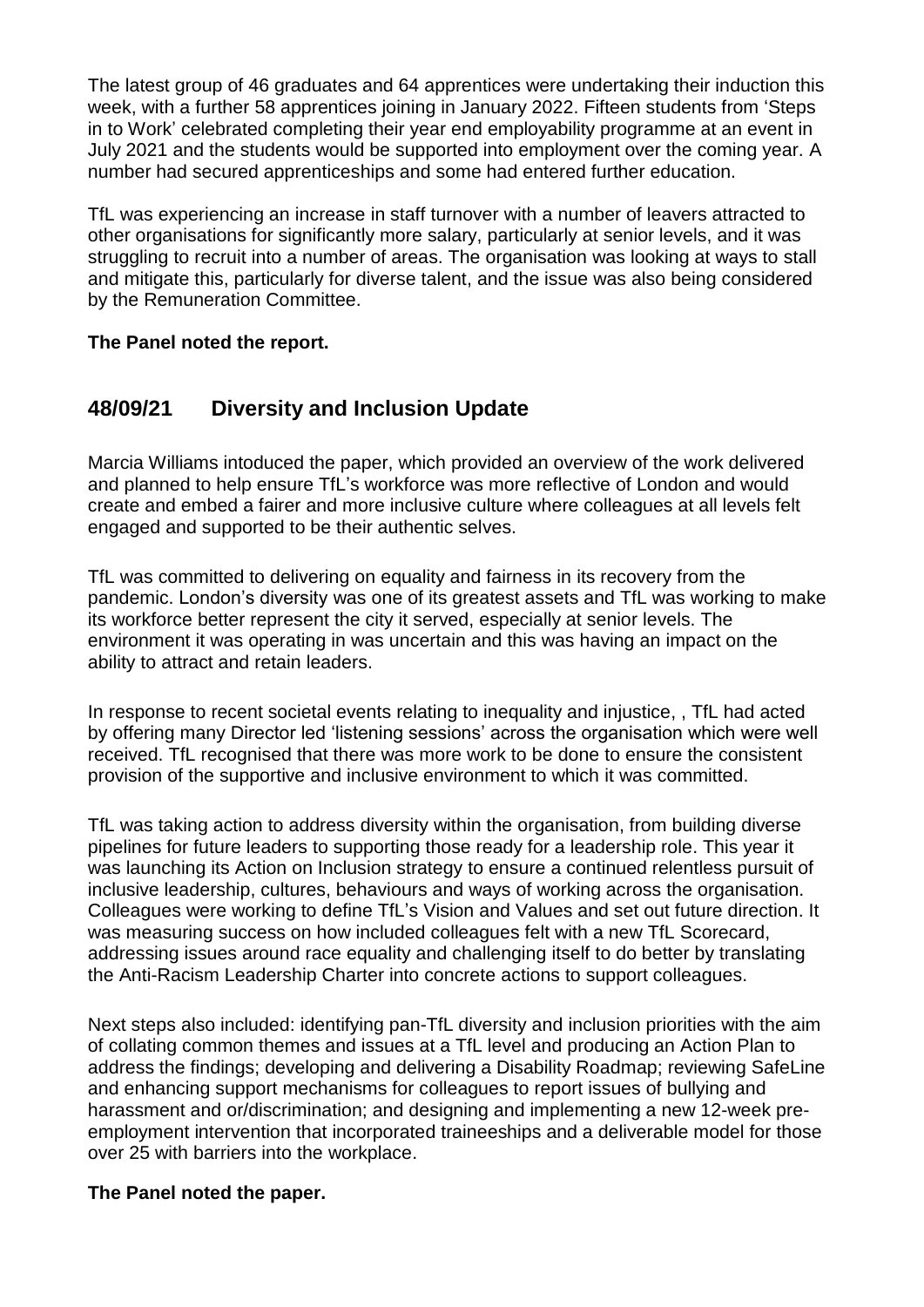## **49/09/21 Safety, Health and Environment Assurance Report**

Lilli Matson and Stuart Reid introduced the paper, which set out the proposed approach to continuing to strengthen and improve TfL's safety, health and environment (SHE) assurance activities; by providing information on assurance activity and findings; and identifying areas where further development was proposed or underway.

The Office of Rail and Road had highlighted the importance of continuing to have appropriate arrangements in place to monitor and review the effectiveness of risk controls. Recent discussion with the Audit and Assurance Committee identified a need for more visibility and scrutiny of SHE risk management and the assurance processes in place to ensure and evidence compliance with TfL's standards and processes.

Starting from September 2021, it was proposed to improve reporting SHE assurance information to the Panel. As the digital assurance capabilities currently in development were rolled out, there would be progressively more data and insight to report to the TfL Committees and Panels providing risk oversight.

An integrated approach had been adopted to deliver this improvement, based on two complementary strands of work. The first of these concerns ensured sufficient visibility, including reporting to senior executives on SHE assurance and key SHE risks in a unified and consistent way. The second strand included improvement of assurance processes to ensure the required tools and processes were in place. This work was being developed collaboratively across TfL directorates.

**The Panel noted the report, considered any further development areas and agreed to regular reporting to the Panel.**

## **50/09/21 Enterprise Risk Update – Inability to Support New Ways of Working (ER10)**

Tricia Wright and Ben Hennessey introduced the paper, which provided an overview of Enterprise Risk 10 ('Inability to support new ways of working') which focused on technology, people and estates for office-based employees.

The risk status had been amended to adequately controlled. TfL's approach to programme management, planning and governance was a key factor in the reassessment of the risk status being updated. The programme was coordinating the delivery of clearly identified enablers towards hybrid working under different workstream, led by subject matter experts. The workstream delivery plans incorporated mitigations for the risks.

A gradual transition to hybrid working began from 17 August 2021, in line with the Government guidance. In the first three months, a partial return to the office would be optional. From mid-November 2021, TfL employees would return to the office for at least 20 per cent of their working time. The transition phase would run to March 2022 and a detailed business case proposal for future hybrid working would be submitted ahead of this date, for implementation from approximately April 2022 onwards. A longer duration